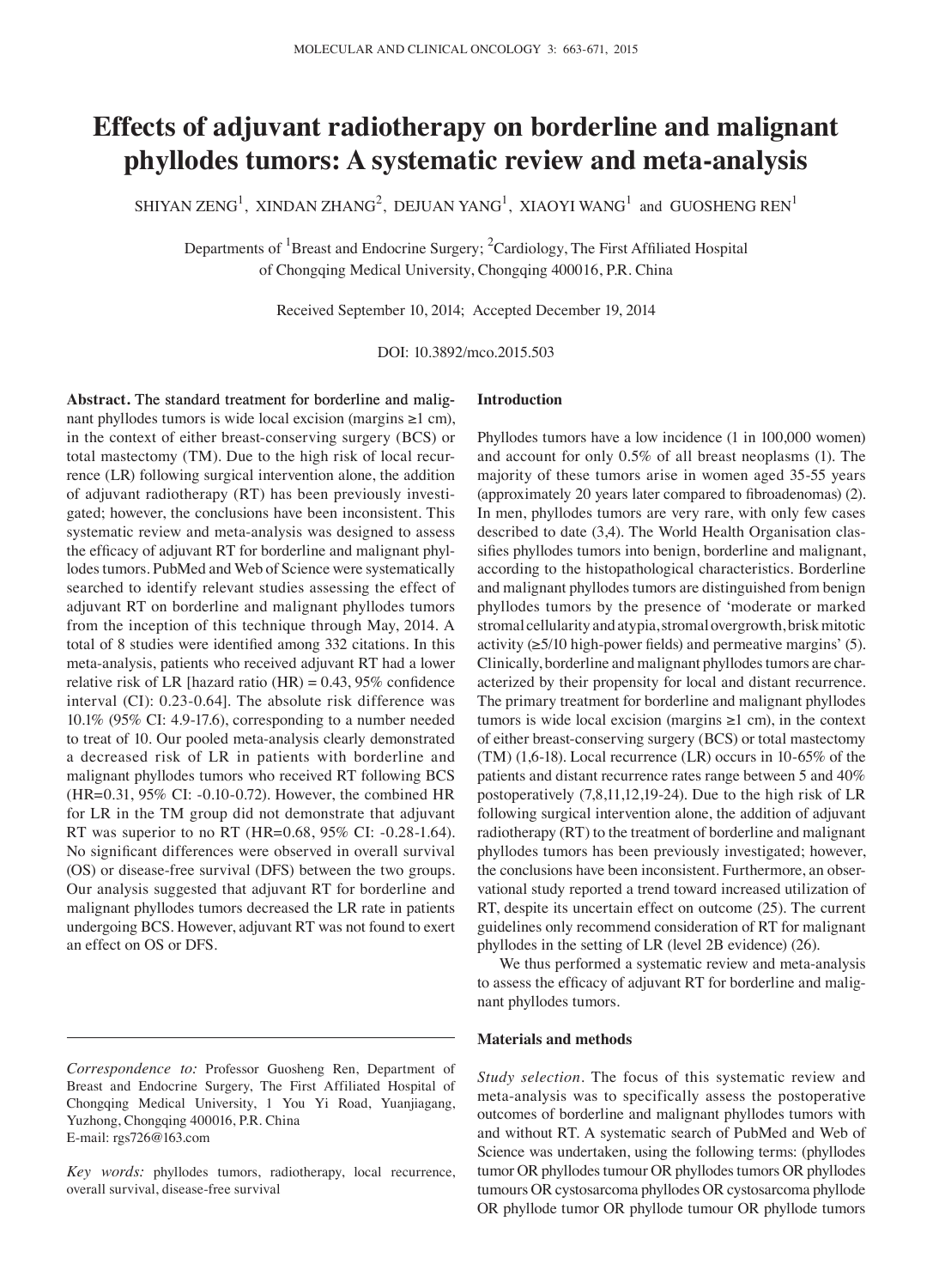OR phyllode tumours OR biphasic tumors OR biphasic tumor OR biphasic tumour OR biphasic tumours OR cystosarcoma phylloides OR cystosarcoma phylloides tumor OR cystosarcoma phylloides tumors OR cystosarcoma phylloides tumour OR cystosarcoma phylloides tumours OR phylloides tumor OR phylloides tumors OR phylloides tumour OR phylloides tumours) and (breast OR mammary OR mammory OR mammary glands OR mammary gland OR mammory gland OR mammory glands) and (radiation therapy OR radiotherapy OR radiation oncology OR radiation OR radiation treatment OR radiotreatment OR ray therapeutics OR ray treatment), up to May 1, 2014.

*Inclusion and exclusion criteria.* The inclusion criteria were as follows: The studies had to be primary research articles specifically investigating the outcomes of postoperative borderline and malignant phyllodes tumors with and without RT; at least one subgroup analysis comprising borderline or malignant phyllodes tumors was to be reported. Patients with positive margins were excluded. To increase the number of potentially interesting articles, no limits or language restric tion were applied during the search.

Reviews and case reports on the subject were excluded. Published abstracts without complete articles were excluded due to our inability to obtain detailed information. All the cita tions were independently reviewed by two authors (SYZ and XDZ) and categorized as relevant, not relevant, or potentially relevant. Citations that were classified as relevant and poten tially relevant by one of the authors were selected for abstract review. Following review of the abstract, potentially relevant and relevant abstracts were selected for full-text evaluation. Upon evaluation of the full text, patients were included if they were surgically treated for borderline or malignant phyllodes tumor and information on the use of RT was available; women with history of breast cancer or distant metastatic disease at presentation were excluded.

*Extracted data.* The following information was extracted from each eligible study: Authors' names, source of patients, number of patients, patient age, type of surgery, margin status, radiation dose, follow-up period and conclusion (Table Ⅰ). The numbers of events were extracted to conduct a meta‑analysis of the different outcomes under investigation. If the numbers of events were not available, the LR rates or survival rates were used to estimate them.

*Statistical analysis.* Stata software, version 12.0 (StataCorp, College Station, Texas, USA) was used to pool the different outcome estimates. The outcomes were analyzed as hazard ratios (HRs). Statistical heterogeneity was assessed using the I<sup>2</sup> statistic (27). We considered I<sup>2</sup> <25% to represent low heterogeneity,  $I^2 > 75\%$  high heterogeneity and  $25\% < I^2 < 75\%$ moderate heterogeneity. The evidence classification was performed using GRADEprofiler software, version 3.6 (the Cochrane Collaboration Network). We classed outcomes as high-, moderate-, low- or very low-quality  $(28,29)$ .

Next to relative outcome measures, we calculated pooled absolute risks (ARs). The AR difference was calculated as the pooled estimate of the AR difference for each study, including a 95% confidence interval (CI). Subsequently, the number needed to treat was calculated as 1 divided by the AR difference.

#### **Results**

*Study selection process.* A total of 332 unique citations were identified following a search through PubMed and Web of Science after removing duplicates by EndNote; of the 332 articles, 87 were selected for abstract review and, of those, full-text evaluation was undertaken for 23 publications (Fig. 1). Overall, 6 publications were excluded due to lack of sufficient data; 4 were excluded as they were reviews; 3 were excluded as they did not focus on the outcome under investiga tion and 2 were excluded due to overlapping. Finally, a total of 8 studies were included in the present systematic review and meta‑analysis (13,14,25,30‑34).

*Description of studies.* The characteristics of the included studies are listed in Table Ⅰ. The total number of participants included in this systematic review and meta-analysis was 2,708. The studies were published between 2001 and 2014. Inclusion in all the studies was restricted to patients with primary borderline and malignant phyllodes tumors, without identified metastasis at presentation. All the patients underwent surgery and the majority  $(\sim 90\%)$  had negative resection margins. A proportion of the patients consented to undergo RT. None of the patients had a history of breast cancer or other malignant tumors and none had priorly received adjuvant RT. In the studies, only a small proportion of the patients  $\left\langle \langle 1\% \rangle \right\rangle$ also received chemotherapy or endocrine therapy during the treatment. Therefore, we decided to include all these patients in the meta‑analysis.

Moreover, the primary outcome of the majority of the studies wasLR, which was defined as recurrence or a secondary phyllodes tumor in the ipsilateral breast. Frequent secondary outcomes were overall survival (OS) and disease‑free survival (DFS). Since our meta‑analysis only included 8 studies, we did not perform formal tests for funnel plot asymmetry.

*Meta-analysis.* Of the 8 studies included in the meta-analysis, 6 studies described LR. Since Gnerlich *et al* (25) reported the HR of LR and did not report the exact number of LR in patients with and without RT, we calculated the 5-year risk ratio (RR) of the remaining 5 involved studies. The pooled analysis confirmed a lower relative risk of LR in patients who received RT (RR=0.45,  $95\%$  CI: 0.26-0.77). Subsequently, a pooled analysis of these 6 studies also demonstrated a lower relative risk of LR in patients with RT (HR=0.43, 95% CI: 0.23‑0.64) with an I² of 0%, indicating low heteroge neity (Fig. 2). A meta-analysis on the different types of surgery is likely to be very helpful in this regard, identifying subgroups of patients undergoing BCS and TM. The meta‑analysis was repeated without the study results of Soumarova *et al* (31) and Pandey *et al* (32), as there was no available information for comparable subgroups (BCS vs. TM). The pooled HR of LR in the BCS group demonstrated a lower relative risk of LR in patients with RT compared to those not receiving RT (HR=0.31, 95% CI: -0.10‑0.72); however, the combined HR for LR in the TM group did not indicate that adjuvant RT was superior to no RT (HR=0.68, 95% CI: -0.28-1.64; Fig. 3).

Of the included studies, 4 reported data on OS. The results of our pooled meta‑analysis demonstrated that surgery plus RT vs. surgery alone was associated with a decreased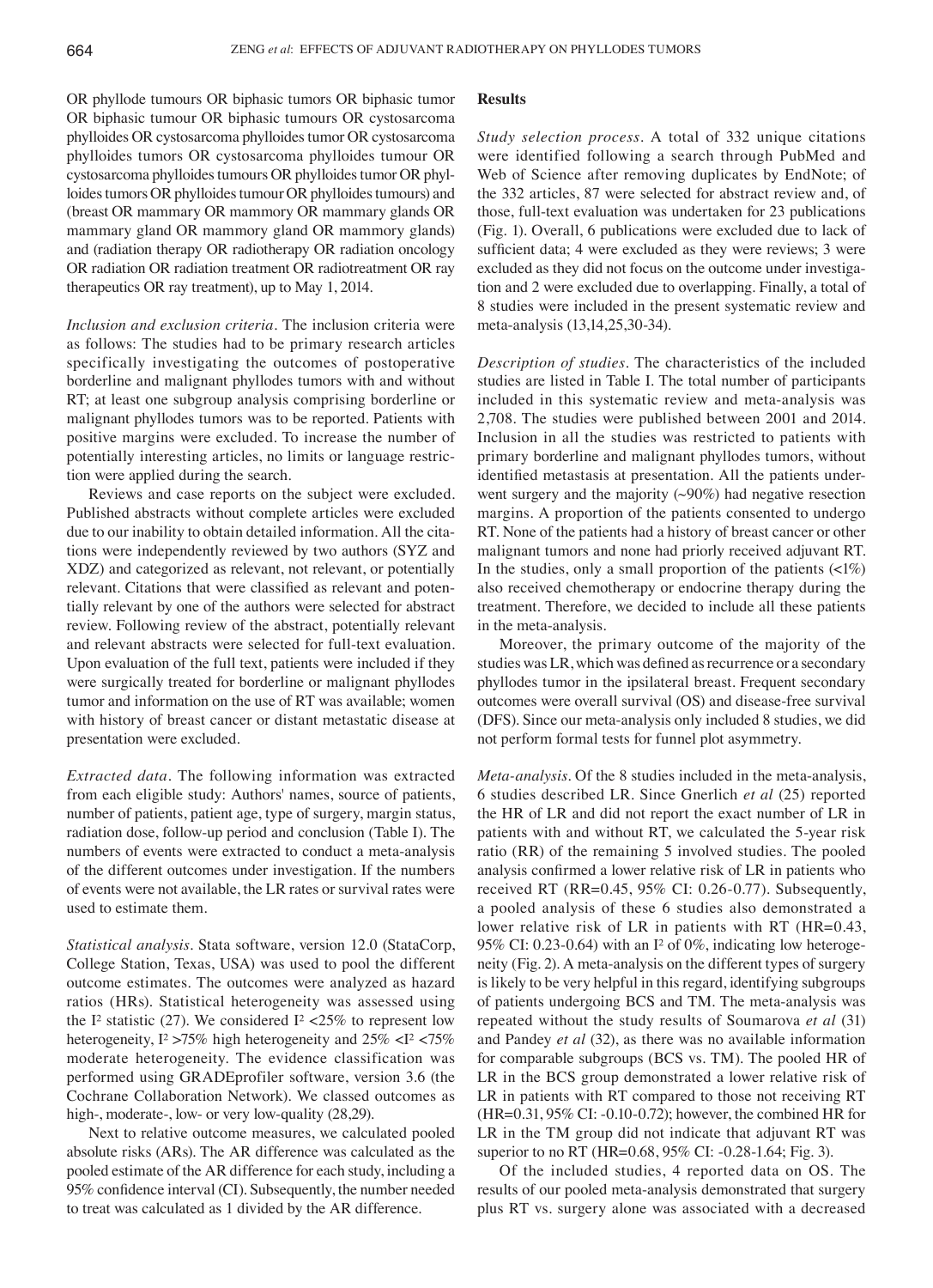| Study (Refs.)           | Patient<br>source                                                                                                                                                                                                                                                          | Patient no.,<br>RT/no RT<br>total/       | mean or median<br>Patient age,<br>(years) | mean or median<br>Tumor size,<br>$\text{cm}$ ) | Grade,<br><b>M/B</b> | <b>BCS/TM/UN</b><br>surgery,<br>Type of | <b>NE/PO/UN</b><br>Margins, | Radiation<br>dose, Gy<br>(range) | Follow-up<br>(months) | Conclusion                                                                                              |
|-------------------------|----------------------------------------------------------------------------------------------------------------------------------------------------------------------------------------------------------------------------------------------------------------------------|------------------------------------------|-------------------------------------------|------------------------------------------------|----------------------|-----------------------------------------|-----------------------------|----------------------------------|-----------------------|---------------------------------------------------------------------------------------------------------|
| Haberer et al<br>(30)   | Paris, France                                                                                                                                                                                                                                                              | 22/5/17                                  | 52                                        | 6.5                                            | 22/0                 | 5/17/0                                  | 20/0/2                      | $(45 - 55)$<br>52                | Median,<br>65         | Uncertain                                                                                               |
| Soumarova<br>et al (31) | Republic<br>Czech<br>Brno,                                                                                                                                                                                                                                                 | 25/17/8                                  | 52                                        | $\overline{10}$                                | 25/0                 | 4/21/0                                  | provided<br>Not             | 46-70                            | Median,<br>139.5      | LR incidence<br>decreased the<br>Adjuvant RT                                                            |
| Pandey et al<br>(32)    | Trivandrum,<br>India                                                                                                                                                                                                                                                       | 36/25/11                                 | 39                                        | 10.8                                           | 36/0                 | 6/26/4                                  | 17/6/13                     | $45 - 50$                        | Median,<br>43         | also improved<br>risk of LR and<br>decreased the<br>Adjuvant RT<br>survival                             |
| Kim et al<br>(33)       | South Korea<br>Seoul,                                                                                                                                                                                                                                                      | 42/5/37                                  | 40.5                                      | 4.0                                            | 13/29                | 38/4/0                                  | 42/0/0                      | provided<br>Not                  | Median,<br>43         | were very low for<br>Recurrence rates<br>surgical margin<br>regardless of<br>status or RT<br>benign PT, |
| Belkacemi<br>et al (14) | 17 Rare Cancer<br>Institutions<br>Network<br>(Europe)                                                                                                                                                                                                                      | 159/36/123                               | $\Theta$                                  | $\ddot{4}.\dot{6}$                             | 79/80                | 109/50/0                                | provided<br>Not             | $(37 - 60)$<br>50                | Median,<br>106        | after BCS had no<br>effect on survival<br>Adjuvant RT                                                   |
| et al (25)<br>Gnerlich  | National Cancer<br>Data Base<br>(USA)                                                                                                                                                                                                                                      | 3,210 (1,774<br>available)/<br>459/2,751 | 51.1                                      | 4.2                                            | 3,210/0              | 1,838/<br>1,363/<br>$\circ$             | 275/148<br>2,787/           | provided<br>Not                  | Median,<br>53         | had no effect on<br>reduced LR but<br>Adjuvant RT<br>DFS or OS                                          |
| Badar et al<br>(34)     | Pakistan<br>Lahore,                                                                                                                                                                                                                                                        | 32/21/11                                 | 40.3                                      | 9.2                                            | 32/0                 | provided<br>Not                         | provided<br>Not             | provided<br>Not                  | Longest,<br>152.8     | Uncertain                                                                                               |
| Macdonald<br>et al (13) | National Cancer<br>Institute's SEER<br>program (USA)                                                                                                                                                                                                                       | 618/68/550                               | $50\,$                                    | provided<br>Not                                | 618/0                | 297/321/0                               | provided<br>Not             | provided<br>Not                  | Median,<br>68.4       | Uncertain                                                                                               |
|                         | RT, radiotherapy; M, malignant; B, borderline; BCS, breast-conserving surgery; TM, total mastectomy; UN, unknown; NE, negative; PO, positive; LR, local recurrence; DFS, disease-free survival; OS,<br>overall survival; SEER, Surveillance, Epidemiology and End Results. |                                          |                                           |                                                |                      |                                         |                             |                                  |                       |                                                                                                         |

Table I. Characteristics of the included studies.

Table I. Characteristics of the included studies.

MOLECULAR AND CLINICAL ONCOLOGY 3: 663-671, 2015 665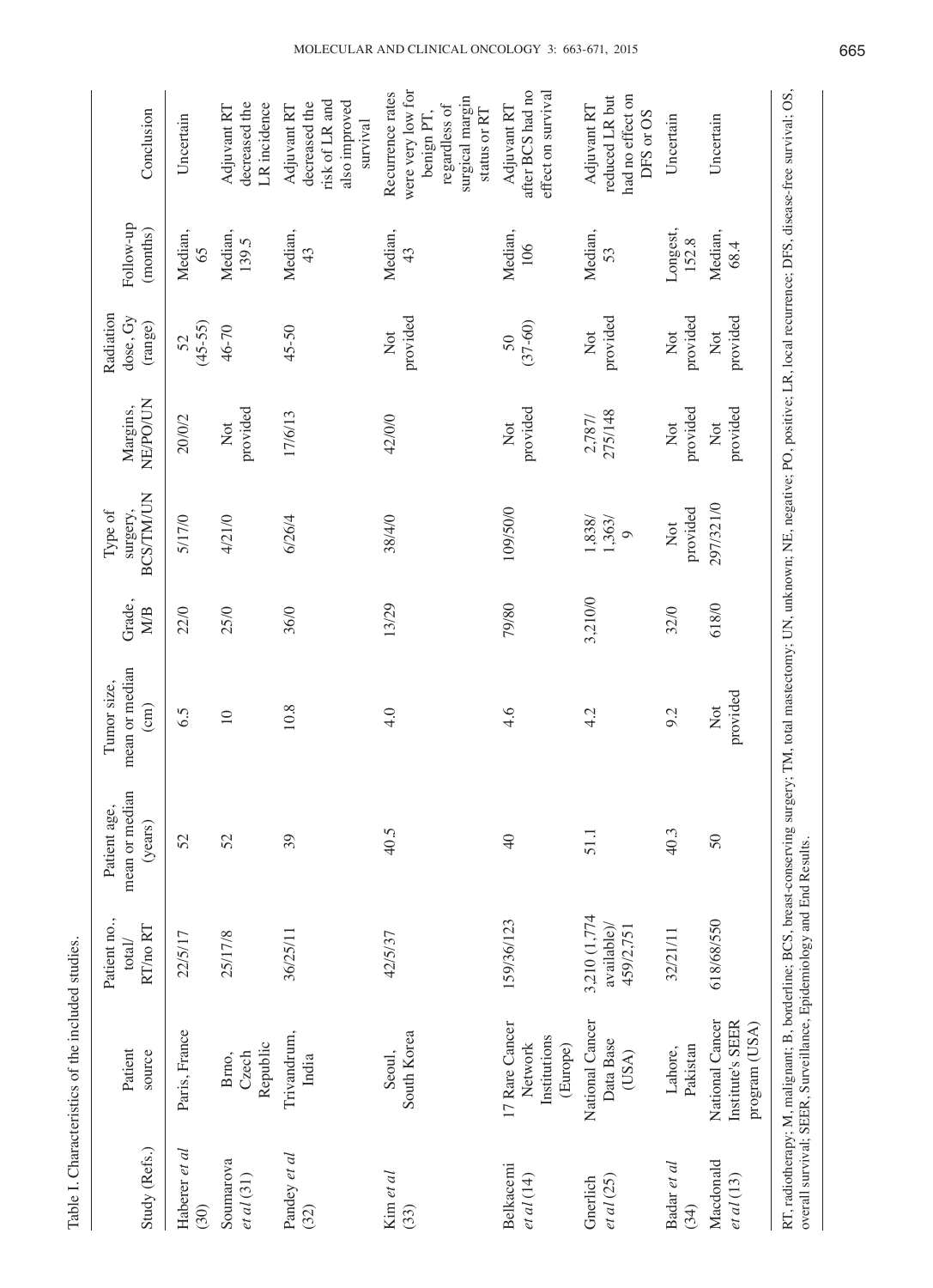

Figure 1. Results of the literature search and disposition of articles screened for inclusion.



Figure 2. Pooled results of local recurrence in patients treated with adjuvant radiotherapy. ES, effect size; CI, confidence interval.

5-year OS (HR=0.89, 95% CI: 0.79-0.99; Fig. 4) with an I² of 58.0%, indicating moderate heterogeneity. The meta‑analysis was repeated without the study results of Badar *et al* (34), as there was no available information for comparable subgroups (BCS vs. TM). However, in the subgroups by different types of surgery, the pooled HR of OS in the BCS group (HR=0.95, 95% CI: 0.79‑1.12) and the TM group (HR=0.89,

95% CI: 0.73-1.04; Fig. 5) revealed that adjuvant RT exerted no effect on 5-year OS.

A total of 4 studies reported on the effect of RT on DFS. The results of this pooled analysis demonstrated that adjuvant RT following surgery exerted no effect on 5-year DFS (HR=0.93, 95% CI: 0.74-1.12; Fig. 6) and the I² of DFS was 37.8%, indicating moderate heterogeneity. A meta‑analysis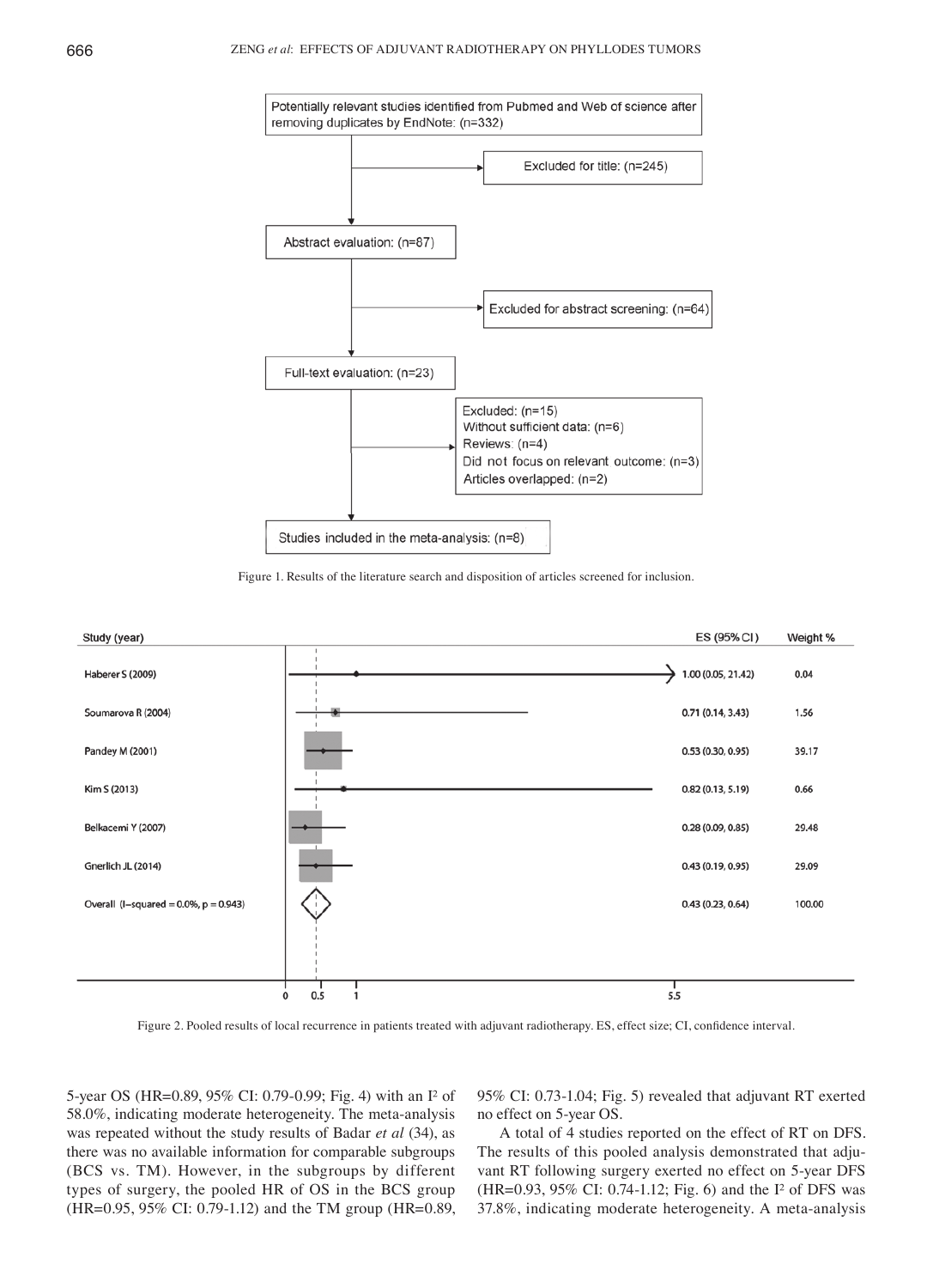

Figure 3. Pooled results of local recurrence in subgroups of patients treated with adjuvant radiotherapy. ES, effect size; CI, confidence interval.



Figure 4. Pooled results of overall survival in patients treated with adjuvant radiotherapy. ES, effect size; CI, confidence interval.

of specific subgroups was not possible, as information from half of the studies were available for incomparable subgroups alone. Based on the Grading of Recommendations Assessment, Development and Evaluation (GRADE) system, the level of evidence of the involved studies was very low (Table Ⅱ).

*AR.* The pooled AR of LR, OS and DFS were calculated for patients in both study arms. Since ARs are dependent on the duration of follow-up, we calculated the 5-year AR of these outcomes. The 5-year AR of a LR among patients who received RT was 19.3% (17 of 88, 95% CI: 11.6‑29.1) compared to 29.4%

(58 of 197, 95% CI: 23.1‑36.3) among patients who did not receive RT. The AR difference was 10.1% (95% CI: 4.9‑17.6). The results were in favor of those who received RT in addition to surgery, corresponding to a number needed to treat of 10 to prevent one LR in 5 years.

The 5-yearARof OS was 52% (65 of 125, 95%CI: 42.9‑61.0) in patients who received RT compared to 59.2% (405 of 684, 95% CI: 55.4‑62.9) in those who did not. For DFS, the 5-year ARs were 59.8% (49 of 82, 95% CI: 48.3‑70.4) among patients who received RT compared to 63.9% (92 of 144, 95% CI: 55.5‑71.7) among those who did not.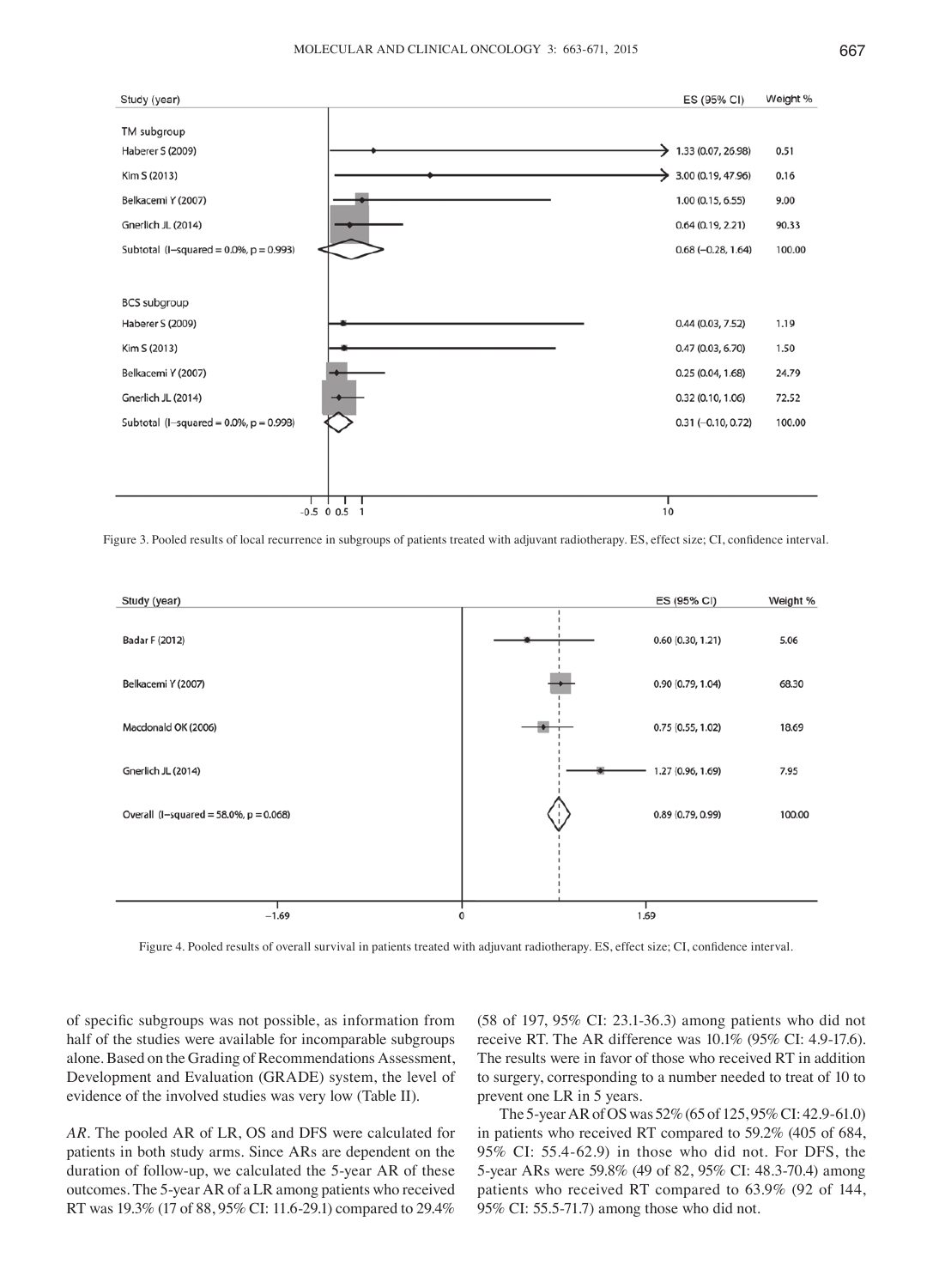

Figure 5. Pooled results of overall survival in subgroups of patients treated with adjuvant radiotherapy. ES, effect size; CI, confidence interval.

![](_page_5_Figure_3.jpeg)

Figure 6. Pooled results of disease-free survival in patients treated with adjuvant radiotherapy. ES, effect size; CI, confidence interval.

### **Discussion**

To the best of our knowledge, this is the first systematic review and meta‑analysis to investigate the effects of adjuvant RT on borderline and malignant phyllodes tumors. Our pooled meta‑analysis clearly demonstrated a decreased risk of LR in patients with borderline and malignant phyllodes tumors who received RT following BCS. The results of this pooled analysis revealed that adjuvant RT exerts no effect on OS or DFS.

The standard treatment for borderline and malignant phyllodes tumors is wide local excision (margins ≥1 cm), in the context of either BCS or TM. However, the risk of LR following margin-negative resection of borderline or malig nant phyllodes tumors is significant. Although the addition of adjuvant RT to the treatment of borderline and malignant phyllodes tumors has been investigated, no consensus has been reached. Gnerlich *et al* (25) reported a significant increase in RT use for BCS as well as TM patients, despite its uncertain efficacy. Therefore, we performed this systematic review and meta‑analysis to integrate the results from recent studies that investigated the effect of adjuvant RT on borderline and malig nant phyllodes tumors.

Our pooled analysis confirmed a lower relative risk of LR in patients receiving adjuvant RT following surgical resection compared to surgery alone. The AR difference was 10.1% (95% CI: 4.9‑17.6). The results were in favor of patients who received RT in addition to surgery, corresponding to a number needed to treat of 10 to prevent one LR in 5 years. This number is expected to be relatively higher in a non-trial population. To decrease the number needed to treat and to personalize treatment, we attempted to identify subgroups of patients (BCS vs. TM) in which RT may be safely omitted on the basis of the risk of LR. The pooled HR of LR in the BCS group revealed a lower relative risk of LR (HR=0.31, 95% CI: -0.10‑0.72);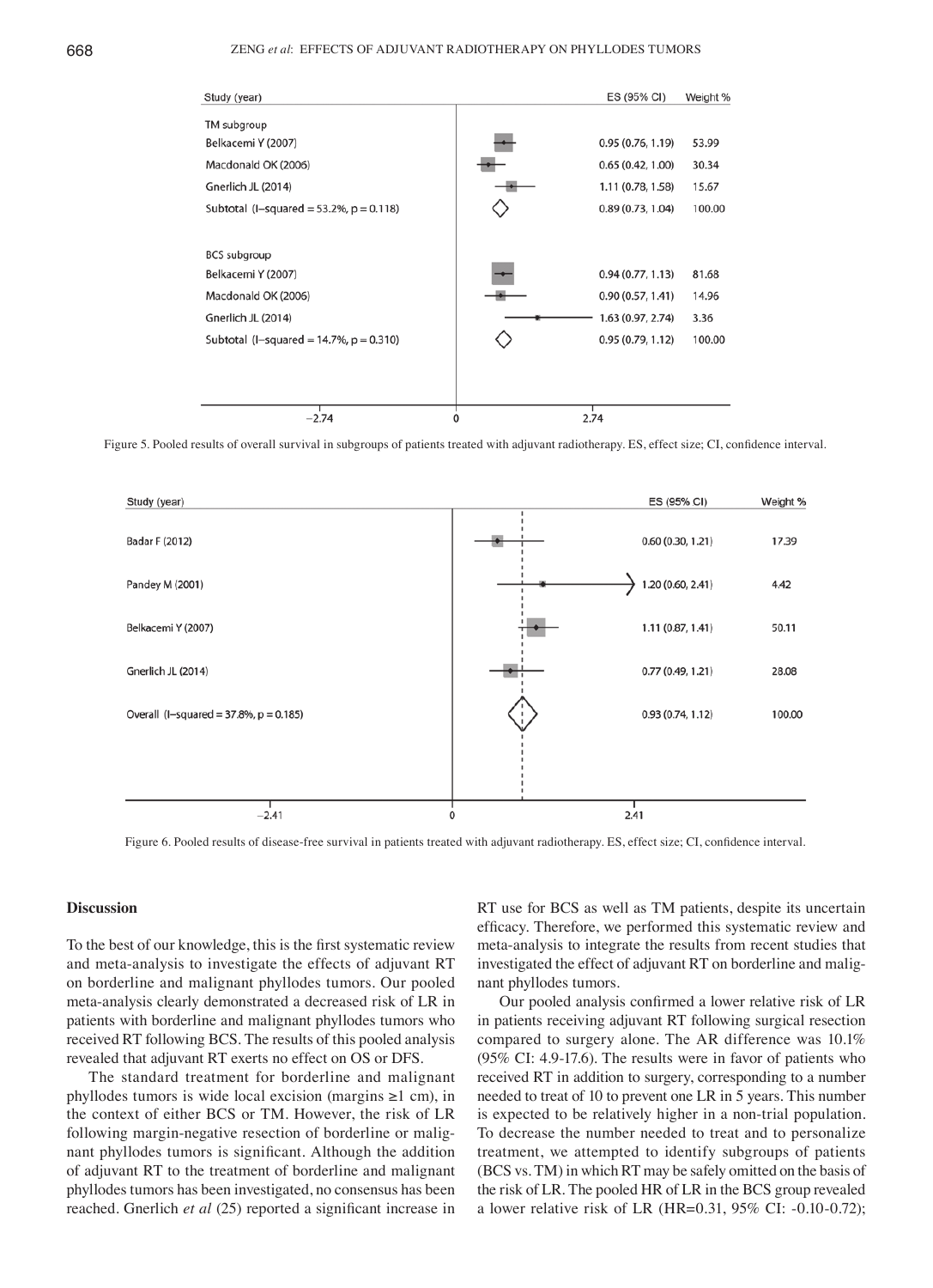|                         |                                 |                   | Quality assessment |       |                              |                                                                |                     | No. of patients      |                                                                                                                                                                 | Effect                                                                                                                                                                                                                                                                                                                                                                                                                                                                                                                                                                                                                                   |          |            |
|-------------------------|---------------------------------|-------------------|--------------------|-------|------------------------------|----------------------------------------------------------------|---------------------|----------------------|-----------------------------------------------------------------------------------------------------------------------------------------------------------------|------------------------------------------------------------------------------------------------------------------------------------------------------------------------------------------------------------------------------------------------------------------------------------------------------------------------------------------------------------------------------------------------------------------------------------------------------------------------------------------------------------------------------------------------------------------------------------------------------------------------------------------|----------|------------|
| studies<br>No. of       | design<br>Study                 | of bias<br>Risk   |                    |       |                              | Inconsistency Indirectness Imprecision considerations<br>Other | Surgery<br>+RT      | Surgery<br>alone     | $(95\% \text{ Cl})$<br>Relative                                                                                                                                 | Absolute                                                                                                                                                                                                                                                                                                                                                                                                                                                                                                                                                                                                                                 | Quality  | Importance |
| LR <sup>a</sup><br>5    | Observational High <sup>d</sup> |                   | significant<br>Not | Highe | High <sup>f</sup>            | Increased effect<br>for RR~1 <sup>g</sup>                      | $(19.3\%)$<br>17/88 | $(29.4\%)$<br>58/197 | $(0.26 - 0.77)$<br>$HR = 0.45$                                                                                                                                  | $(59-208$ fewer)<br>149 fewer<br>per 1,000                                                                                                                                                                                                                                                                                                                                                                                                                                                                                                                                                                                               | Very low | Critical   |
|                         |                                 |                   |                    |       |                              |                                                                |                     | 28.4%                |                                                                                                                                                                 | $(57-201$ fewer)<br>144 fewer<br>per 1,000                                                                                                                                                                                                                                                                                                                                                                                                                                                                                                                                                                                               |          |            |
| OS <sup>b</sup><br>3    | Observational High <sup>d</sup> |                   | Not                | Highe | $\mathrm{High}^{\mathrm{f}}$ | Increased effect                                               | 65/125              | 405/684              | RR=0.804                                                                                                                                                        | 116 fewer                                                                                                                                                                                                                                                                                                                                                                                                                                                                                                                                                                                                                                | Very low | Critical   |
|                         |                                 |                   | significant        |       |                              | for $RR\sim1^h$                                                | $(52\%)$            | $(59.2\%)$           | $(0.679 - 0.952)$                                                                                                                                               | $(28-190)$ fewer)<br>per 1,000                                                                                                                                                                                                                                                                                                                                                                                                                                                                                                                                                                                                           |          |            |
| <b>DFS</b> <sup>c</sup> |                                 |                   |                    |       |                              |                                                                |                     |                      |                                                                                                                                                                 |                                                                                                                                                                                                                                                                                                                                                                                                                                                                                                                                                                                                                                          |          |            |
| $\infty$                | Observational                   | High <sup>d</sup> | Significant        | Highe | High                         | Reduced effect<br>or $RR << 1h$<br>for $RR>>1$                 | $(59.8\%)$<br>49/82 | $(63.9\%)$<br>92/144 | $(0.828 - 1.288)$<br>RR=1.033                                                                                                                                   | $(110$ fewer-184 more)<br>per 1,000<br>21 more                                                                                                                                                                                                                                                                                                                                                                                                                                                                                                                                                                                           | Very low | Critical   |
|                         |                                 |                   |                    |       |                              |                                                                |                     | 62.9%                |                                                                                                                                                                 | $(108$ fewer-181 more)<br>per 1,000<br>$21$ more                                                                                                                                                                                                                                                                                                                                                                                                                                                                                                                                                                                         |          |            |
|                         |                                 |                   |                    |       |                              |                                                                |                     |                      | Evaluation; RT, radiotherapy; CI, confidence interval; LR, local recurrence; RR, risk ratio; HR, hazard ratio; OS, overall survival; DFS, disease-free survival | "Mean follow-up, 5 years; assessed with biopsy. "Mean follow-up, 5 years; assessed according to the date of last contact or death. "Mean follow-up, 5 years; computed from the date of surgery until disease<br>recurrence. Limitations of retrospective reviews. Not all the studies focused on this outcome. The sample size was too small. <sup>8</sup> Clinical practitioners tend to administer radiotherapy to patients with<br>later-stage tumors. "Patient age, tumor size and other factors may alter the efficacy of radiotherapy. 'No explanation was provided. GRADE, Grading of Recommendations Assessment, Development and |          |            |

Table II. Quality assessment of the included studies based on the GRADE system. Table Ⅱ. Quality assessment of the included studies based on the GRADE system.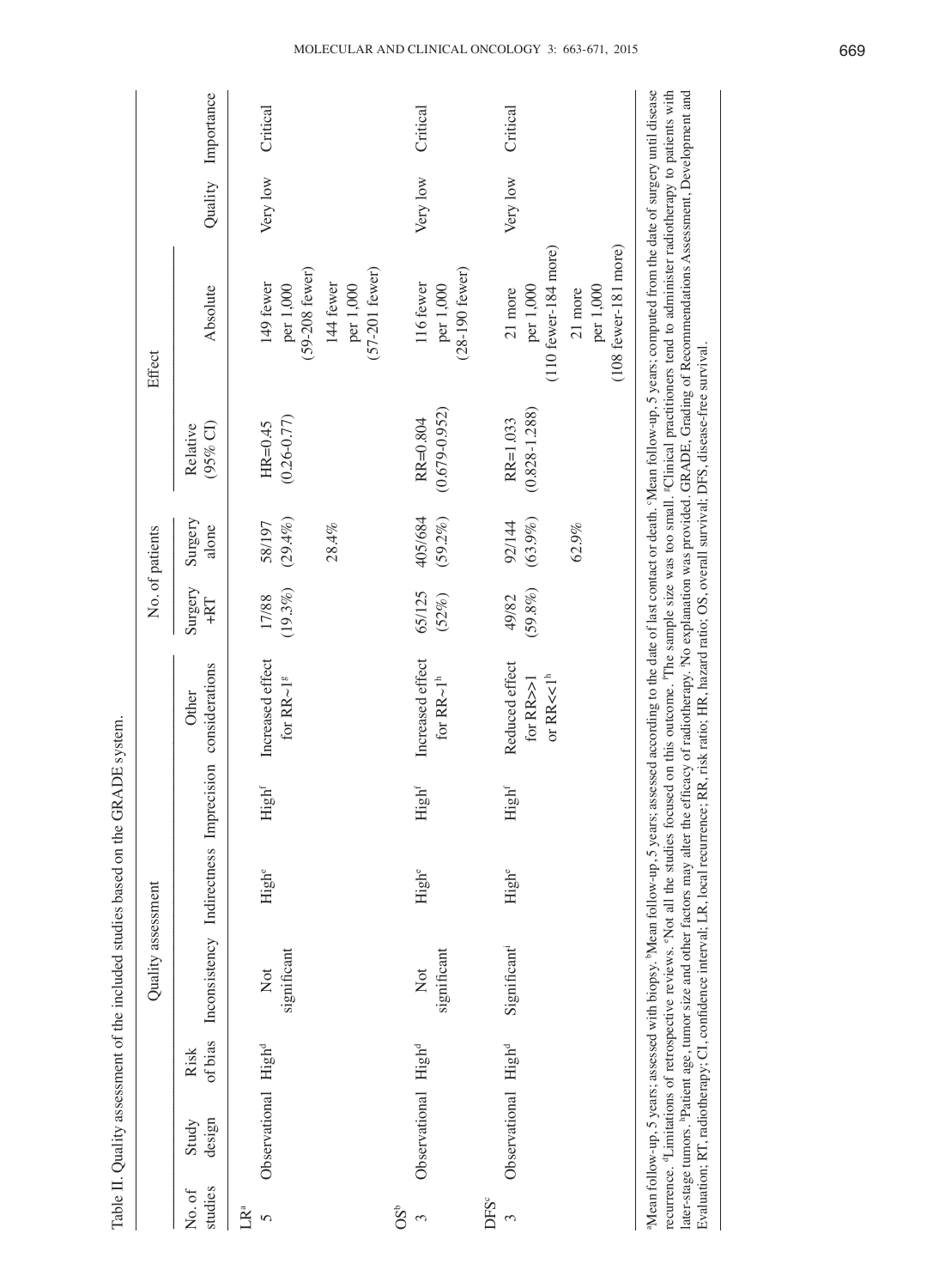however, the combined HR for LR in the TM group did not demonstrate that adjuvant RT was superior to no RT (HR=0.68, 95% CI: -0.28‑1.64). Thus, omission of RT in patients following TM may be reasonable. However, these results must be interpreted with caution, considering that we only calculated the 5-year LR rate in TM patients. Belkacémi *et al* (14) observed similar 5-year local control rates in irradiated patients following TM compared to those who did not receive RT (92 vs. 91%, respectively); however, adjuvant RT improved the 10‑year local control for borderline and malignant tumors (92 vs. 78%, respectively). Thus, following TM, adjuvant RT should be discussed taking into account the surgical margins, size and pathological criteria of the tumor. Pezner *et al* (22) recommend adjuvant RT following TM for large tumors (>10 cm).

Our results were consistent with those of the individual studies. We also identified 1 study that reported marginally different results. Reinfuss *et al* (35) reported on patients who were treated with the Halsted operation followed by postopera tive RT, which proved to be inefficient. In their study, patients who received postoperative irradiation exhibited infiltration of the pectoralis major muscle and limited mobility of the chest wall; in addition, the surgical margin was not microscopically tumor-free. After 5 years of follow-up, all the patients exhibited LRs along with pulmonary metastases. Only few of the patients involved in our study exhibited infiltration of the pectoralis major muscle and the majority of the patients  $(\sim 90\%)$ had negative resection margins. The difference between their results and ours may be explained by the worse overall condi tion of the patients in the study of Reinfuss *et al* (35). The study of Barth *et al* (20) yielded similar conclusions to ours. In their prospective study, 46 women (30 with malignant and 16 with borderline phyllodes tumors) were treated with margin-nega tive breast-conserving resection followed by adjuvant RT. The patients were treated in 30 different institutions; after a minimum follow-up of 5 years, none of the patients exhibited LR. A retrospective study by Chaney *et al* (36) that involved 6 patients treated with adjuvant RT for non‑metastatic phyl lodes tumor of the breast yielded similar results. There was no reported local or distant failure after a median follow-up of 36.5 months. Therefore, adjuvant RT should be considered to minimize LRs following breast-conserving resection of borderline and malignant phyllodes tumors.

To our surprise, our pooled meta‑analysis demonstrated that surgery plus RT was associated with decreased 5-year OS compared to surgery alone (HR=0.89, 95% CI: 0.79‑0.99). To the best of our knowledge, there is no study reporting that post operative RT decreases OS. None of our included individual studies indicated that adjuvant RT exerted a detrimental effect on OS. Moreover, the study by Pandey *et al* (32) demonstrated that adjuvant RT not only decreased the risk of LR, but also improved survival. We performed a subgroup analysis by exclu sion of the study by Badar *et al* (34), as it lacks information on comparable subgroups (BCS vs. TM). The pooled HRs of OS in the BCS group (HR=0.95, 95% CI: 0.79‑1.12) and the TM group (HR=0.89, 95% CI: 0.73‑1.04) revealed that adjuvant RT exerted no effect on OS. This may be due to the small sample size in each group. Furthermore, RT is often administered to patients of poor prognosis. The wide CI may be due to varia tions in the survival data. Additional randomized controlled studies (RCTs) are required to further elucidate this issue.

Our pooled analysis proved that RT following surgery exerted no effect on 5-year DFS. The 4 included individual studies did not report that adjuvant RT exerted a detri mental effect on DFS. Thus far, we have not identified any studies reporting different results. The 5-year AR of LR among patients who received RT was 19.3% (17 of 88, 95% CI: 11.6‑29.1), vs. 29.4% (58 of 197, 95% CI: 23.1‑36.3) among patients who did not receive RT. The data of Kim *et al* (33) and Barth *et al* (20) demonstrated that the AR of LR following margin-negative breast-conserving resection of borderline and malignant phyllodes tumors was 16/73 (22%) and 30/134 (22%), respectively. However, our pooled AR data were higher. This may be explained as follows: Although we tried to eliminate patients with positive resection margins, such patients could not be eliminated in 2 of the included studies, whereas the other 2 included studies did not provide data on margin status. An estimated 10% of those patients had positive margins. In this case, our study indicates that adjuvant RT may be effective for patients with positive tumor resection margins.

The goal of adjuvant RT is to reduce disease recurrence and improve the quality of life of the patients. From the time adjuvant RT was first introduced as part of breast cancer treatment, this procedure has gained in popularity and it has been shown to reduce disease recurrence and improve the quality of life. A number of studies have supported the oncological effectiveness and safety of this procedure in phyllodes tumors (20,32,36). Certain clinical practitioners remain cautious regarding adjuvant RT in phyllodes tumors. Our analysis supports the conclusion that postoperative RT for borderline and malignant phyllodes tumors decreases the LR rate for patients undergoing BCS. However, adjuvant RT is not the only factor determining whether patients will develop a relapse; other factors, including age, surgical approach, mitotic activity and surgical margins are significantly correlated with recurrence (P=0.029, 0.020, 0.048 and 0.00018, respectively) (15). Local excision, wide excision, or TM with negative surgical margins yielded high local control rates, but local excision was associated with a relatively high percentage of positive surgical margins (18.3%) (15). Pezner *et al* (22) retrospectively analysed 478 patients with malignant phyl lodes tumors of the breast and found that the 5-year local control rates were 100% for 0-2-cm tumors, 95% for 2-5-cm tumors, 88% for 5-10-cm tumors and 85% for 10-20-cm tumors. A multivariate analysis of OS found several factors to be significant, including advancing age with each decade after 50 years, appearance of distant metastases, larger tumor size and local control vs. LR (HR=2.5, P<0.05) (22). Surgical management must be tailored to the clinical situation, with more aggressive management reserved for higher-grade or recurrent tumors (19). In the latter case, if wide local excision is possible while allowing satisfactory cosmesis, BCS could also be considered. Pezner *et al* (22) recommend adjuvant RT following BCS for tumor sizes >2 cm.

There were certain limitations to this analysis. First, we did not consider certain confounding factors, such as chemotherapy and endocrine therapy, as the original data were unavailable, although these patients accounted for an estimated <1%. However, these factors may affect the rate of recurrence. Second, selection bias, particularly the tendency to administer adjuvant RT to patients with later‑stage tumors,